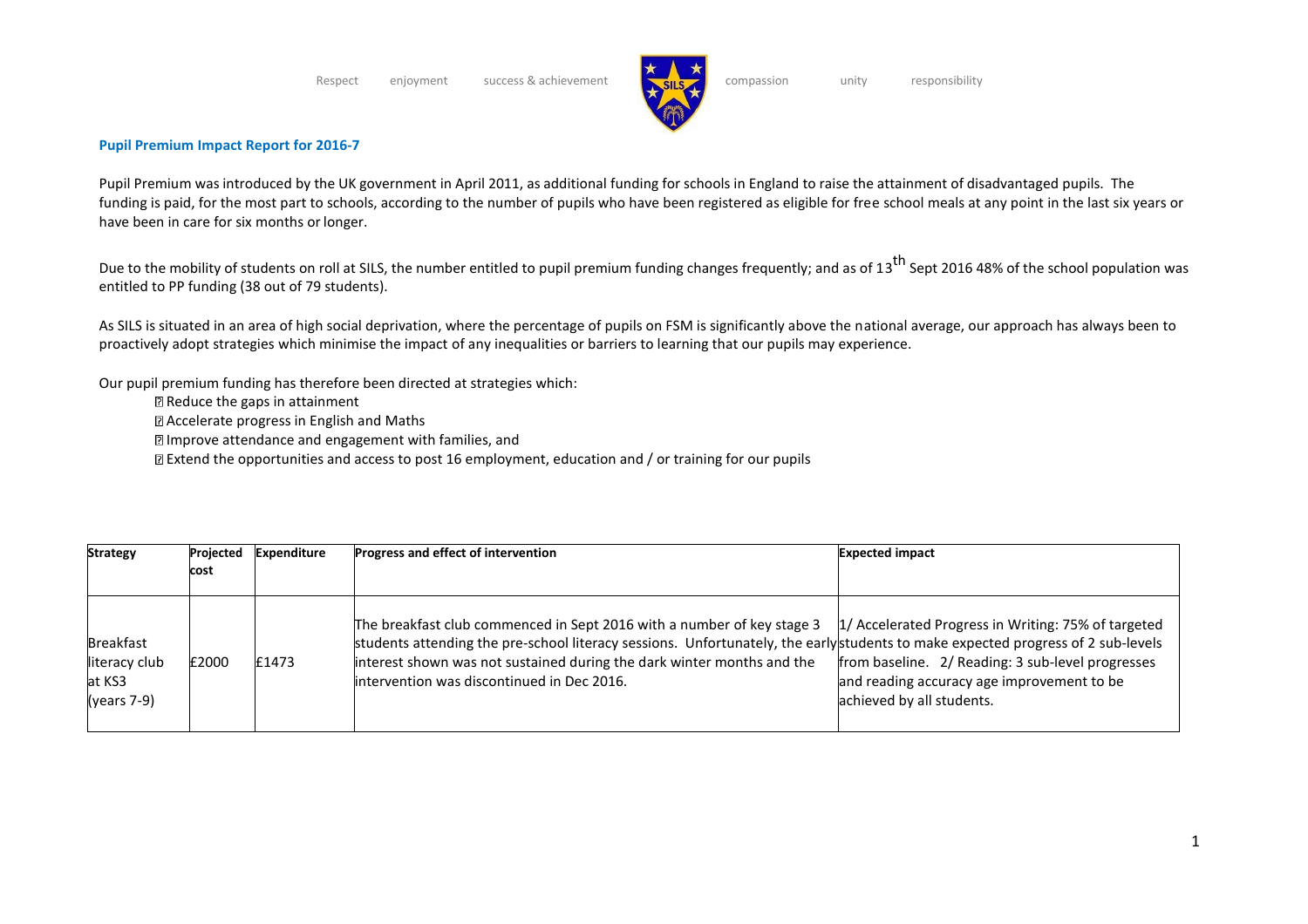| Breakfast<br>wellbeing club<br>at KS4                           | £3000        | £957   | A hot breakfast was provided twice a week and cold continental offer on the To improve pupil wellbeing and ability to study, as<br>other three days. The hot breakfast was also on offer during examination<br>periods: from Year 11 mocks in December to the final GCSE exams in May /<br>une. The staff members running the club completed the Level 2 Food<br>Safety Certificate to ensure compliance with food hygiene; and all staff<br>promoted the service to learners.<br>Impact - effect: the hot breakfast helped to support a calm start to the day<br>for learners, with many arriving early for the breakfast. Overall attendance<br>and punctuality improved by approximately 12% for year 11 groups. With<br>significant improvements made by a number of students. E.g. student A<br>from 57% attendance in Dec 2016 to 71% by end of June 2017.<br>The additional effect of the club included readiness for learning, reduction in<br>"hunger pangs' during the morning sessions and improved engagement.<br>Improvements in punctuality and attendance meant that more students<br>were in school and able to access their lessons; and the year 11 results<br>supports this inference with best outcomes of 5 or more GCSEs achieved by<br>students with attendance of 80%+. | seen in GCSE results of 45% and above of Levels 4/5 -<br>To see punctuality and attendance improve to 85%+<br>and over.                                             |
|-----------------------------------------------------------------|--------------|--------|-------------------------------------------------------------------------------------------------------------------------------------------------------------------------------------------------------------------------------------------------------------------------------------------------------------------------------------------------------------------------------------------------------------------------------------------------------------------------------------------------------------------------------------------------------------------------------------------------------------------------------------------------------------------------------------------------------------------------------------------------------------------------------------------------------------------------------------------------------------------------------------------------------------------------------------------------------------------------------------------------------------------------------------------------------------------------------------------------------------------------------------------------------------------------------------------------------------------------------------------------------------------------------------------------|---------------------------------------------------------------------------------------------------------------------------------------------------------------------|
| <b>Maths</b><br>intervention-<br>small group<br>teaching at KS4 | £18000       | £23543 | The additional Maths teacher provided targeted intervention for Year 11<br>pupils 3 days per week during the school day. As well as, after school and<br>Saturday classes for targeted students to address gaps in learning and<br>prepare them for the GCSE exams<br>Impact - effect: school data showed that more than half of the targeted<br>group made expected or better level of progress, moving up by at least one<br>GCSE level in six months. From the initial mock exam results in Dec 2016:<br>L5 0%, L4 = 8%, L 3 = 8%, L2 = 33%, L1=41% to the final GCSE June 2017<br>outcome of: L5=7.7%; L4=7.7%; L3=19.2%; L2= 11.5%; L1=34.6%; U=7.7%;<br>$X = 3.8%$ .                                                                                                                                                                                                                                                                                                                                                                                                                                                                                                                                                                                                                      | 45% of students to achieve Levels 5 to 9 in GCSE<br>Maths. 100% of pupils to make predicted<br>progress<br>from baseline.<br>To work with Year 11 cohort initially. |
| Maths<br>consultant                                             | £400/<br>day | £4800  | The consultant provided guidance on implementation of the new<br>curriculum, team teaching and giving direction on content, skills,<br>assessments and intervention sessions.                                                                                                                                                                                                                                                                                                                                                                                                                                                                                                                                                                                                                                                                                                                                                                                                                                                                                                                                                                                                                                                                                                                   | 45% of students to achieve Levels 4/5 to 9 in GCSE<br>Maths.                                                                                                        |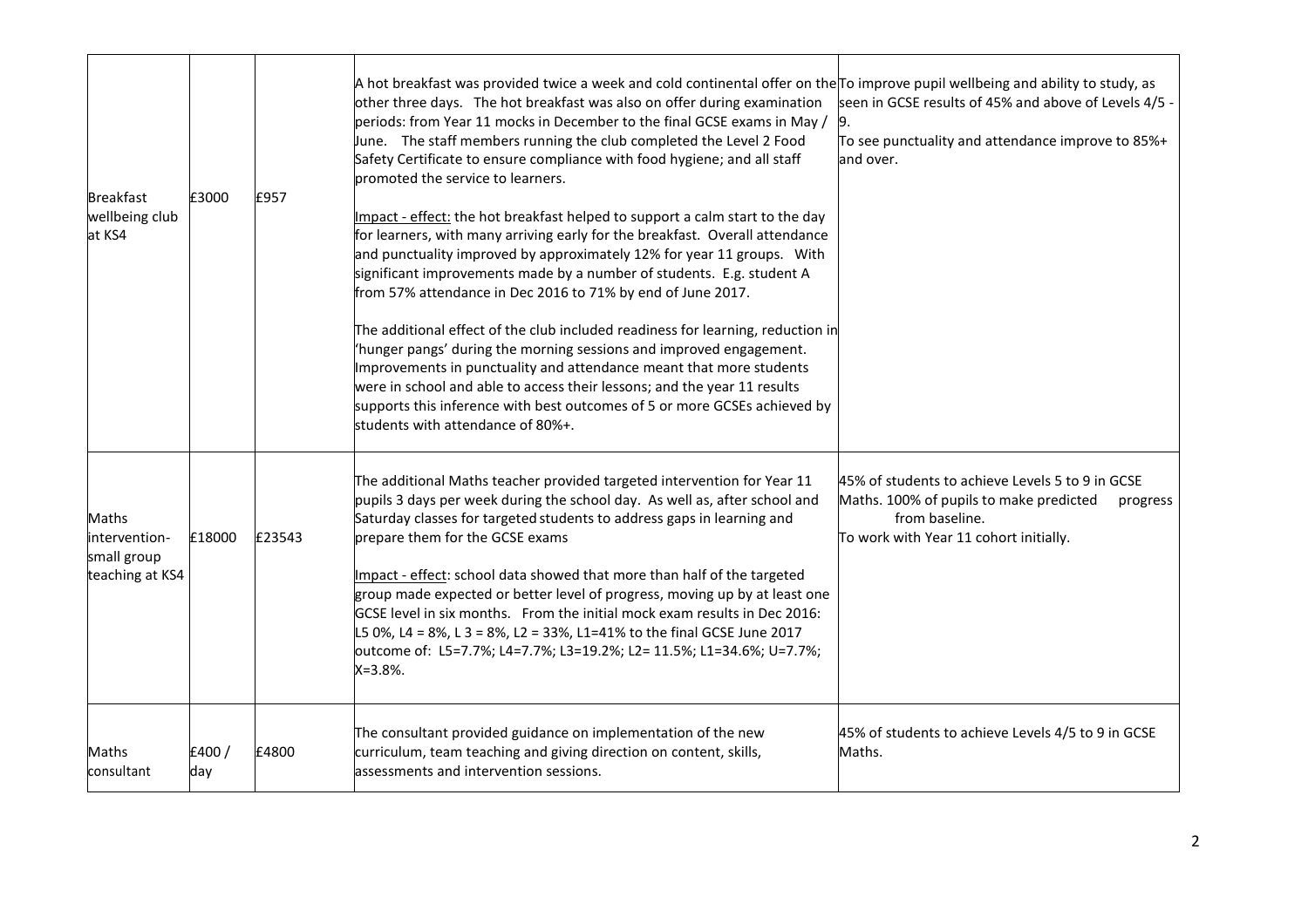|                                                                            |        |        | Impact – effect: teachers were more confident with the delivery of the new<br>curriculum. The schemes of learning and resources were relevant to the<br>current specification and the moderation of assessments meant that<br>student's attainment levels were realistic.                                                                                                                                                                                                                                                                                                                                                                                                                   |                                                             |                                                                      |                                                                                            |  |                                                                                                                                                                                                                                                                                                                                     |  |  |
|----------------------------------------------------------------------------|--------|--------|---------------------------------------------------------------------------------------------------------------------------------------------------------------------------------------------------------------------------------------------------------------------------------------------------------------------------------------------------------------------------------------------------------------------------------------------------------------------------------------------------------------------------------------------------------------------------------------------------------------------------------------------------------------------------------------------|-------------------------------------------------------------|----------------------------------------------------------------------|--------------------------------------------------------------------------------------------|--|-------------------------------------------------------------------------------------------------------------------------------------------------------------------------------------------------------------------------------------------------------------------------------------------------------------------------------------|--|--|
| Physical<br>Education:<br>additional 1<br>day / week<br>teacher<br>support | £6000  | £6200  | Whole school PE is delivered by specialist teacher who has been working<br>45% of students to make predicted progress<br>with six year 11 students studying for BTEC sports award. Expected<br>from baseline. 45% of students to achieve Levels<br>outcomes: all 6 students to achieve a level 2 pass in the BTEC awards.<br><b>BTEC</b> level 2<br>Impact - effect: L2-16%, L1-16%, U-66%. Unfortunately only 2 out 6<br>students achieved a qualification. One got the level 2 award equivalent to a<br>good GCSE pass and the 2 <sup>nd</sup> achieved a level 1 award. The other four<br>students did not complete their portfolio of work, thus their final grade was<br>unclassified. |                                                             |                                                                      |                                                                                            |  |                                                                                                                                                                                                                                                                                                                                     |  |  |
| Attendance &<br><b>Welfare Officer</b>                                     | £21969 | £17094 | week has been in the improvements made by year 11s as shown in data<br>below.<br>Group<br>Year 7<br>Year 8<br>Year 9<br>Year 10<br>Year 11<br>Additional impact has been observed in the relationships being developed<br>with students and their families. The weekly meeting with the education<br>welfare officer and attendance panel meetings with parents helps to keep<br>the focus on regular school attendance.                                                                                                                                                                                                                                                                    | 01/09/16 to<br>04/01/17<br>85.6%<br>75.2%<br>82.6%<br>61.7% | 04/01/17 to<br>13/06/17<br>84.4%<br>84.1%<br>71.7%<br>81.8%<br>73.7% | <b>Differenc</b><br>$\epsilon$<br>$-1.5%$<br>$-3.5%$<br>$-0.8%$<br>$+12%$                  |  | The most noticeable impact – effect of attendance officer in the role 3 days/ Year 11 attendance to improve significantly. All<br>Year groups achieve 85% and above attendance.<br>Attendance officer to work closely with EWO,<br>pastoral team, monitoring data / records/ registers,<br>weekly reports and meeting with parents. |  |  |
| Student<br>incentives and<br>rewards                                       | £3000  | £2209  | The strategy of rewarding attendance at external exams (year $11s$ ) -<br>motivation and buy in is estimated to cost £1000. During the June / July<br>2017 exam period, over 90% of the students attended and on time.                                                                                                                                                                                                                                                                                                                                                                                                                                                                      |                                                             |                                                                      | Attendance over 90%. Half termly tutor group<br>rewards for attitude and academic success. |  |                                                                                                                                                                                                                                                                                                                                     |  |  |